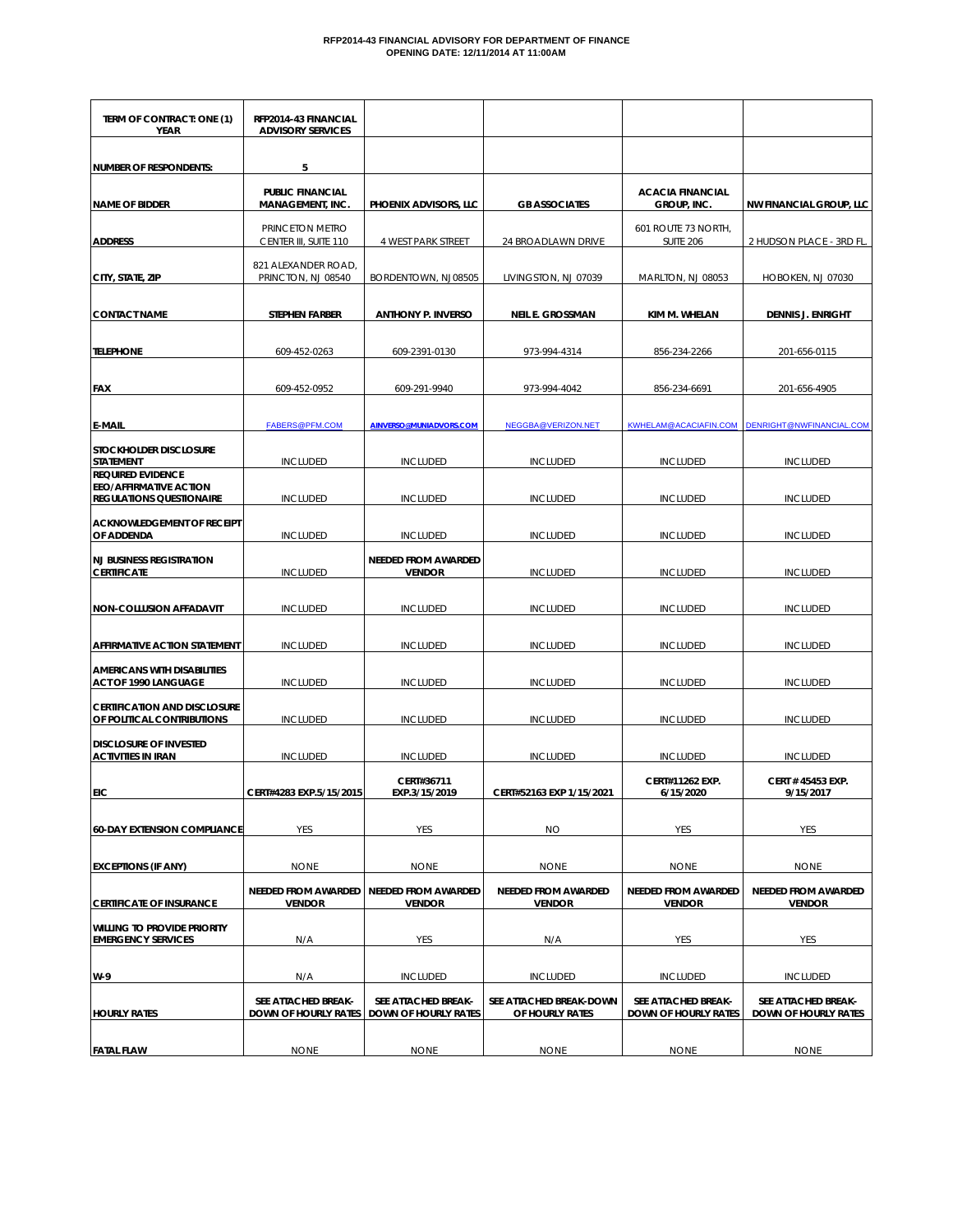# RFP2014-43 FINANCIAL ADVISORY FOR DEPARTMENT OF FINANCE<br>OPENING DATE: 12/11/2014 AT 11:00AM

| TERM OF CONTRACT: ONE (1)<br>YEAR                                                            | RFP2014-43 FINANCIAL<br><b>ADVISORY SERVICES</b>                   |                                                                    |                                                             |                                                                    |                                                             |
|----------------------------------------------------------------------------------------------|--------------------------------------------------------------------|--------------------------------------------------------------------|-------------------------------------------------------------|--------------------------------------------------------------------|-------------------------------------------------------------|
| <b>NUMBER OF RESPONDENTS:</b>                                                                | 5                                                                  |                                                                    |                                                             |                                                                    |                                                             |
| <b>NAME OF BIDDER</b>                                                                        | <b>PUBLIC FINANCIAL</b><br>MANAGEMENT, INC.                        | PHOENIX ADVISORS, LLC                                              | <b>GB ASSOCIATES</b>                                        | <b>ACACIA FINANCIAL</b><br>GROUP INC.                              | <b>NW FINANCIAL GROUP, LLC</b>                              |
| <b>ADDRESS</b>                                                                               | PRINCETON METRO<br>CENTER III, SUITE 110                           | 4 WEST PARK STREET                                                 | 24 BROADLAWN DRIVE                                          | 601 ROUTE 73 NORTH,<br><b>SUITE 206</b>                            | 2 HUDSON PLACE - 3RD FL.                                    |
| CITY, STATE, ZIP                                                                             | 821 ALEXANDER ROAD,<br>PRINCTON, NJ 08540                          | BORDENTOWN, NJ08505                                                | LIVINGSTON, NJ 07039                                        | MARLTON, NJ 08053                                                  | HOBOKEN, NJ 07030                                           |
| <b>CONTACT NAME</b>                                                                          | STEPHEN FARBER.                                                    | <b>ANTHONY P. INVERSO</b>                                          | <b>NEIL E. GROSSMAN</b>                                     | KIM M. WHELAN                                                      | <b>DENNIS J. ENRIGHT</b>                                    |
| <b>TELEPHONE</b>                                                                             | 609-452-0263                                                       | 609-2391-0130                                                      | 973-994-4314                                                | 856-234-2266                                                       | 201-656-0115                                                |
| FAX                                                                                          | 609-452-0952                                                       | 609-291-9940                                                       | 973-994-4042                                                | 856-234-6691                                                       | 201-656-4905                                                |
| E-MAIL                                                                                       | FABERS@PFM.COM                                                     | AINVERSO@MUNIADVORS.COM                                            | NEGGBA@VERIZON.NET                                          | KWHELAM@ACACIAFIN.COM                                              | DENRIGHT@NWFINANCIAL.COM                                    |
| <b>STOCKHOLDER DISCLOSURE</b><br>STATEMENT                                                   | <b>INCLUDED</b>                                                    | <b>INCLUDED</b>                                                    | <b>INCLUDED</b>                                             | <b>INCLUDED</b>                                                    | <b>INCLUDED</b>                                             |
| <b>REQUIRED EVIDENCE</b><br><b>EEO/AFFIRMATIVE ACTION</b><br><b>REGULATIONS QUESTIONAIRE</b> | <b>INCLUDED</b>                                                    | <b>INCLUDED</b>                                                    | <b>INCLUDED</b>                                             | <b>INCLUDED</b>                                                    | <b>INCLUDED</b>                                             |
| <b>ACKNOWLEDGEMENT OF RECEIPT</b><br>OF ADDENDA                                              | <b>INCLUDED</b>                                                    | <b>INCLUDED</b>                                                    | <b>INCLUDED</b>                                             | <b>INCLUDED</b>                                                    | <b>INCLUDED</b>                                             |
| <b>NJ BUSINESS REGISTRATION</b><br><b>CERTIFICATE</b>                                        | <b>INCLUDED</b>                                                    | NEEDED FROM AWARDED<br><b>VENDOR</b>                               | <b>INCLUDED</b>                                             | <b>INCLUDED</b>                                                    | <b>INCLUDED</b>                                             |
| <b>NON-COLLUSION AFFADAVIT</b>                                                               | <b>INCLUDED</b>                                                    | <b>INCLUDED</b>                                                    | <b>INCLUDED</b>                                             | <b>INCLUDED</b>                                                    | <b>INCLUDED</b>                                             |
| <b>AFFIRMATIVE ACTION STATEMENT</b>                                                          | <b>INCLUDED</b>                                                    | <b>INCLUDED</b>                                                    | <b>INCLUDED</b>                                             | <b>INCLUDED</b>                                                    | <b>INCLUDED</b>                                             |
| <b>AMERICANS WITH DISABILITIES</b><br><b>ACT OF 1990 LANGUAGE</b>                            | <b>INCLUDED</b>                                                    | <b>INCLUDED</b>                                                    | <b>INCLUDED</b>                                             | <b>INCLUDED</b>                                                    | <b>INCLUDED</b>                                             |
| <b>CERTIFICATION AND DISCLOSURE</b><br>OF POUTICAL CONTRIBUTIONS                             | <b>INCLUDED</b>                                                    | <b>INCLUDED</b>                                                    | <b>INCLUDED</b>                                             | <b>INCLUDED</b>                                                    | <b>INCLUDED</b>                                             |
| DISCLOSURE OF INVESTED<br><b>ACTIVITIES IN IRAN</b>                                          | <b>INCLUDED</b>                                                    | <b>INCLUDED</b>                                                    | <b>INCLUDED</b>                                             | <b>INCLUDED</b>                                                    | <b>INCLUDED</b>                                             |
| EIC                                                                                          | CERT#4283 EXP.5/15/2015                                            | CERT#36711<br>EXP.3/15/2019                                        | <b>CERT#52163 EXP</b><br>1/15/2021                          | CERT#11262 EXP.<br>6/15/2020                                       | CERT # 45453 EXP.<br>9/15/2017                              |
| <b>60-DAY EXTENSION COMPLIANCE</b>                                                           | YES                                                                | <b>YES</b>                                                         | NO                                                          | YES                                                                | <b>YES</b>                                                  |
| <b>EXCEPTIONS (IF ANY)</b>                                                                   | <b>NONE</b>                                                        | <b>NONE</b>                                                        | <b>NONE</b>                                                 | <b>NONE</b>                                                        | <b>NONE</b>                                                 |
| <b>CERTIFICATE OF INSURANCE</b>                                                              | NEEDED FROM AWARDED<br><b>VENDOR</b>                               | NEEDED FROM AWARDED<br><b>VENDOR</b>                               | NEEDED FROM AWARDED<br><b>VENDOR</b>                        | <b>NEEDED FROM AWARDED</b><br><b>VENDOR</b>                        | <b>NEEDED FROM AWARDED</b><br><b>VENDOR</b>                 |
| <b>WILLING TO PROVIDE PRIORITY</b><br><b>EMERGENCY SERVICES</b>                              | NOT INCLUDED                                                       | YES                                                                | N/A                                                         | YES                                                                | YES                                                         |
| W-9                                                                                          | NOT INCLUDED                                                       | <b>INCLUDED</b>                                                    | <b>INCLUDED</b>                                             | <b>INCLUDED</b>                                                    | <b>INCLUDED</b>                                             |
| <b>TOTAL PRICE</b>                                                                           | <b>SEE HOURLY RATE</b><br><b>ATTACHED BREAK-DOWN</b><br>OF PRICING | <b>SEE HOURLY RATE</b><br><b>ATTACHED BREAK-DOWN</b><br>OF PRICING | <b>SEE HOURLY RATE</b><br>ATTACHED BREAK-DOWN<br>OF PRICING | <b>SEE HOURLY RATE</b><br><b>ATTACHED BREAK-DOWN</b><br>OF PRICING | <b>SEE HOURLY RATE</b><br>ATTACHED BREAK-DOWN<br>OF PRICING |
| FATAL FLAW                                                                                   | <b>NONE</b>                                                        | <b>NONE</b>                                                        | <b>NONE</b>                                                 | <b>NONE</b>                                                        | <b>NONE</b>                                                 |

 $\sim$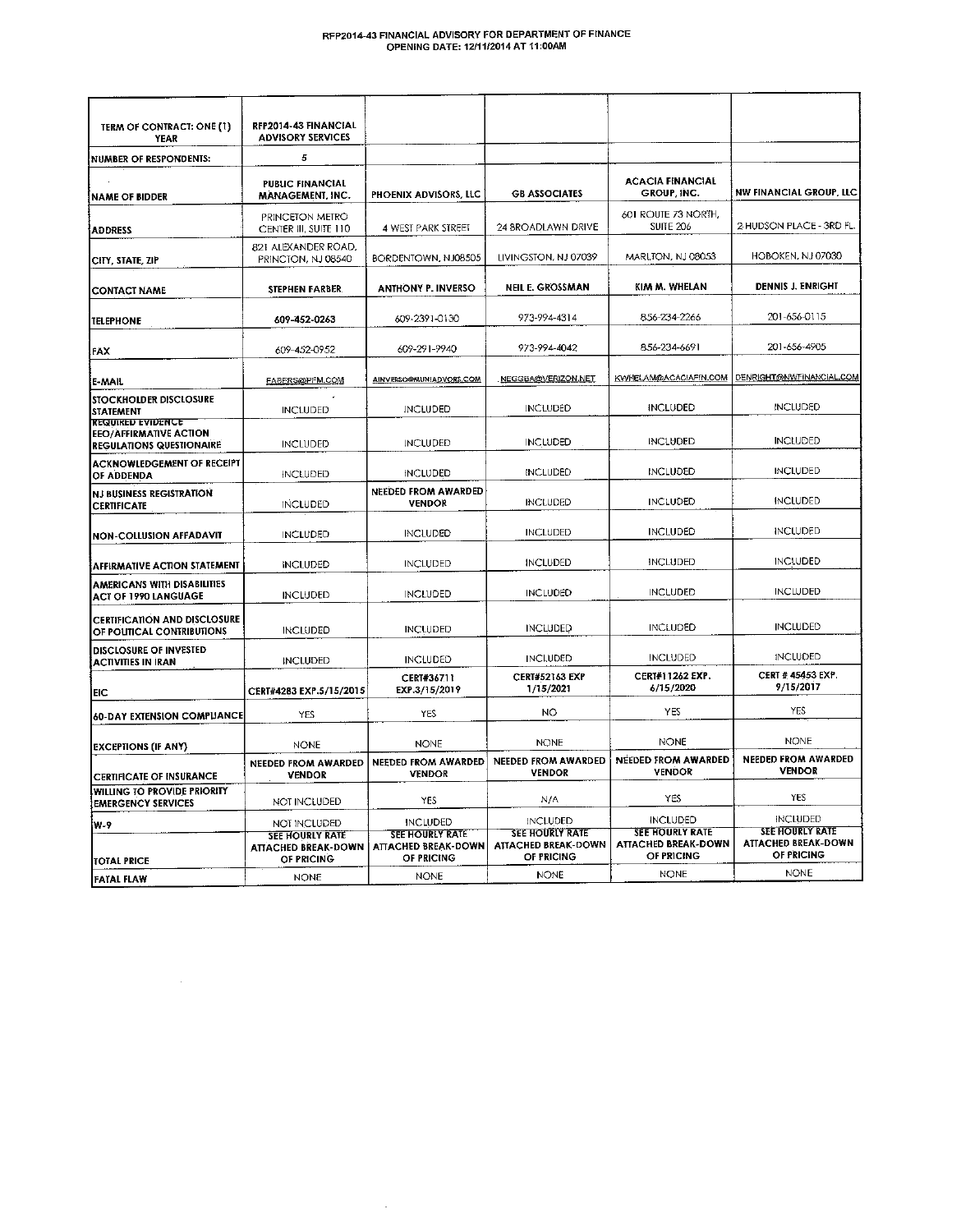## **Fee Proposal**

PFM is eager to serve as Trenton's financial advisor and we feel the following fee proposal reflects both that desire and fair pricing for the expertise, resources and level of service that PFM will bring to meet the City's needs. We are flexible in negotiating a mutually acceptable arrangement for the compensation of our services.

#### **Financial Advisory Services-Notes**

We propose a fee of \$0.75 per \$1,000 of the par amount issued with minimum transaction fee of \$15,000.

#### Financial Advisory Services-New Money Bonds

We propose a fee of \$0.75 per \$1,000 of the par amount issued with minimum transaction fee of \$15,000.

### Financial Advisory Services-Refunding Bonds

We propose a fee of \$0.75 per \$1,000 of the par amount issued with minimum transaction fee of \$20,000.

## Financial Advisory Services-Hourly Rates

PFM is committed to providing the City with the most comprehensive financial advisory services available, and to make those services available to City in such a manner as to allow the City, at its sole discretion, to most effectively utilize PFM. To that end, PFM has designed a fee structure which is straightforward and manageable. We propose to charge the following hourly rates for financial advisory services not in connection with a debt transaction:

| Managing Director          | \$275 |
|----------------------------|-------|
| Director                   | \$250 |
| Senior Managing Consultant | \$225 |
| Senior Analyst/Analyst     | \$200 |
| Associate                  | \$100 |

PFM is accustomed to working with clients to establish fee caps of various kinds whether those be for specific periods of time, for specific work plans, or for individual transactions.

PFM would request reimbursement for reasonable out-of-pocket travel and miscellaneous expenses in connection with our engagement as financial advisor. Appropriate documentation and third party receipts will be provided with each invoice.

Kublic Financial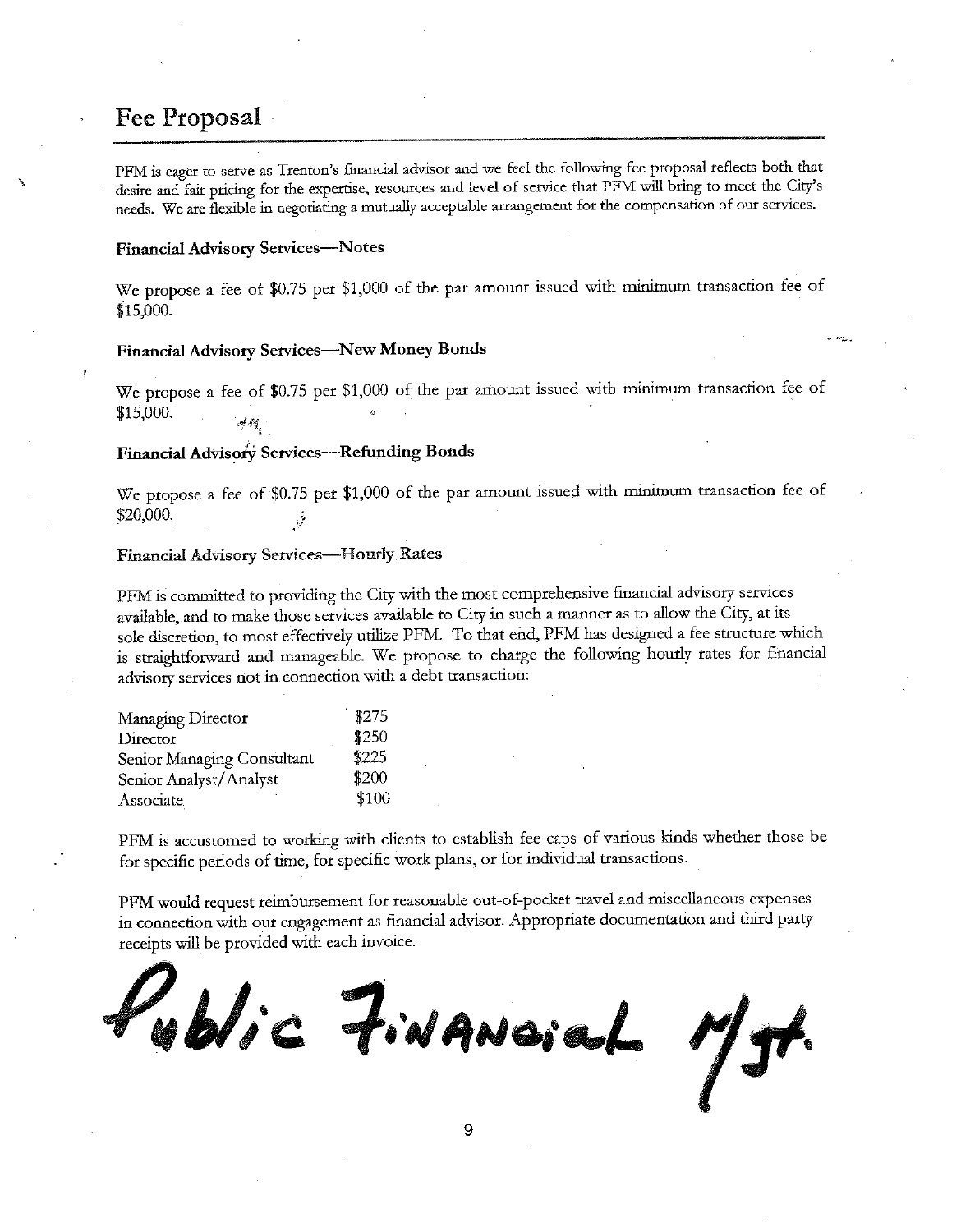Roewix

## D. Compensation proposal.

## **Compensation Proposal**

Based upon the multi-faceted, wide-ranging need for financial advisory services to be provided, we have separated our Cost Proposal into two basic components: Transactional and Non-Transactional services. Our goal is to provide value-added service to any and all of your financing needs.

There are two important features concerning our compensation: First, our compensation is all-inclusive for the functions included in our Scope of Services. We do not add on hourly rate charges nor do we charge extra for out-of-pocket expenses, fees for travel time, or attendance at meetings. Out-of-pocket expenses are always difficult for a client to monitor and can ultimately be significant. Second, our Debt Issuance fee is payable only upon the closing of your issue.

- 1) Transactional Services (Debt Issuance). For all transactional services relating to the sale of Bonds or Notes, Phoenix Advisors proposes fees based on the par amount of Bonds or Notes issued according to the following schedule:
	- a) Fee for Bonds: \$0.90 per \$1,000 issued (minimum of \$12,500) b) Fee for Notes:  $$0.45$  per \$1,000 issued (minimum of \$3,500)
- Phoenix Advisors proposes the following 2) Non-Transactional Services (Optional). optional hourly rate fee for non-transactional professional services (not directly related to the issuance of debt), including, but not limited to, early preliminary modeling and conceptual meetings and discussions, according to the following schedule:

| <b>Chief Executive Officer</b> | \$175/hr |
|--------------------------------|----------|
| Managing Director              | \$150    |
| Associate/Analyst              | \$95     |

عرقيبه

The above hourly rate charges only apply to specialized, non-transactional services that would be agreed to by a client prior to any hourly rate work being undertaken. They are not "add-ons" to our "Transactional Services" outlined in "1" above.

Phoenix Advisors does not charge for any out-of-pocket expenses incurred with regard to providing our Financial Advisory services. Third party charges, pre-approved and directed by a client to be paid by Phoenix Advisors are billed at cost with no mark-up.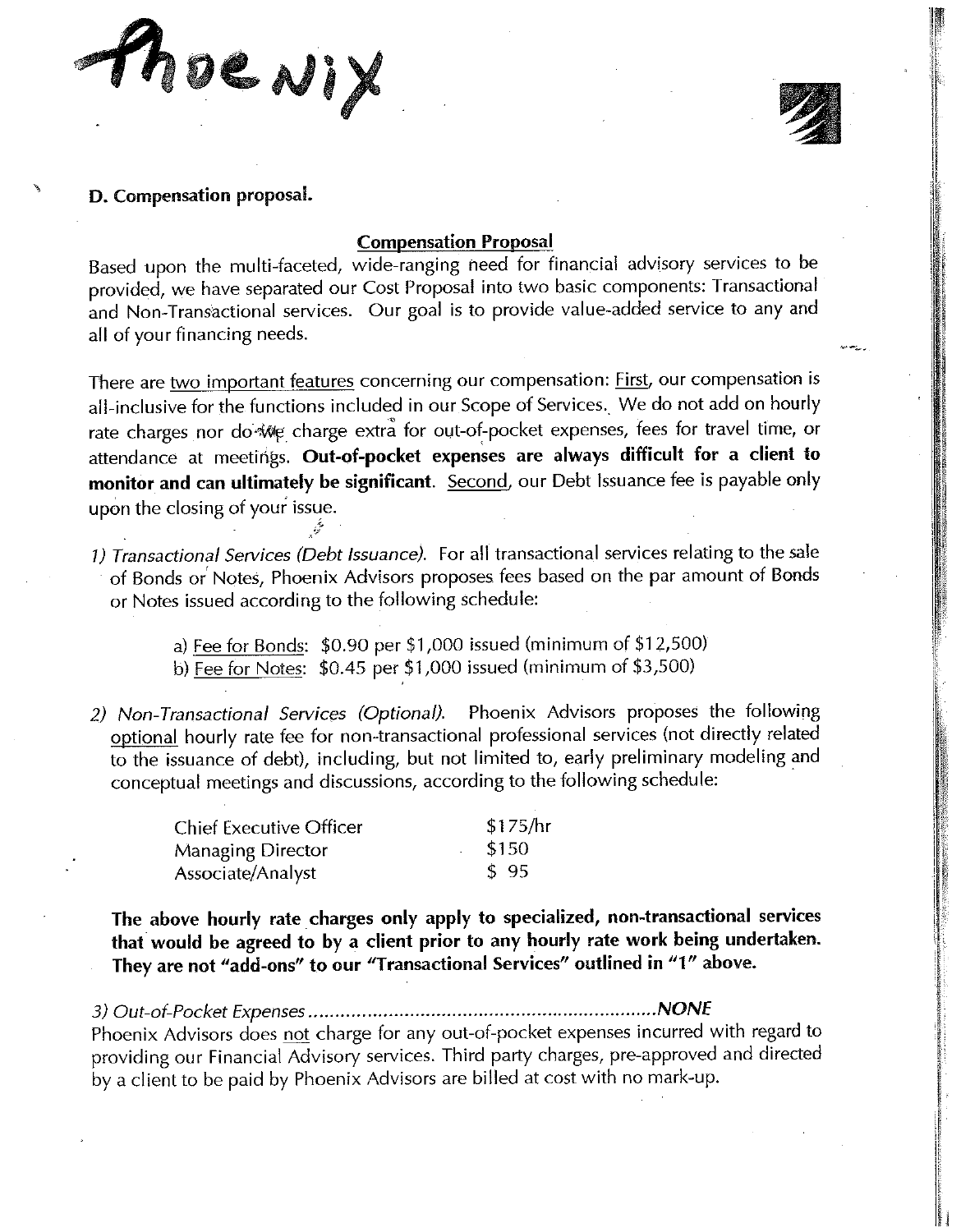## D. Compensation

The City's RFP indicates that the financial advisory services will include all elements relating to the issuance of bonds and/or notes and any other financial analyses as may be requested during the year. However, we believe (from recent contracts) that it is also the intention of the City that, to the extent possible all financial advisory services be funded from proceeds of debt issuances, as it has not wished to include the cost of financial advisory services in its operating budget. Our proposal will reflect this understanding.

It is, of course, very difficult (if not impossible) to gauge the level of services that might be required under the "other analyses" umbrella. However, we have a good idea of what will be involved, due to our intimate knowledge of the City's budget and other financial issues and pressures. This stems from our long history with the City, including the current year, which gives us unique insight into the City's needs and how we may best be able to help.

Therefore, we would propose the following compensation arrangement, which we believe addresses all of the City's needs and goncerns:

- \$7,500 for each Note sale
- \$5,000 for each issuance through the NJEIT (note that the separate Fund and Loan components will be considered a single issuance with just one fee applied)
- \$12,500 for the contemplated refunding of the 2007 Bonds (lower cost since we have already started the work)
- \$15,000 for each other bond sale Ø
- 60 hours of non-debt-related services and analyses included with no additional charge ó

In terms of the non-debt services and analyses that the City might require, our normal hourly rate is \$180/hour. However, as noted above, we would include 60 hours of such services at no charge to the City. We would let the City know well in advance of our reaching that limit and would propose a new contract or amendment (whichever the City prefers) to provide for additional services.

We have never sought additional compensation from the City above what was included in our original proposal each year.

We are confident that our proposal will be the most cost-effective from the City's perspective, and significantly lower than a financial advisor whose fee is tied to the amount of debt issued (the City's refunding bonds will total between \$35-\$40 million and the City will have to roll over (or permanently finance) more than \$20 million in Notes (plus any new capital that needs to be raised in 2015). Based on two refunding bond issuances and a Note sale, our fee would total \$35,000 on \$60+ million in debt (perhaps as much as \$80 million, depending on the City's new-money needs), and the 60 hours of other services would be included as well.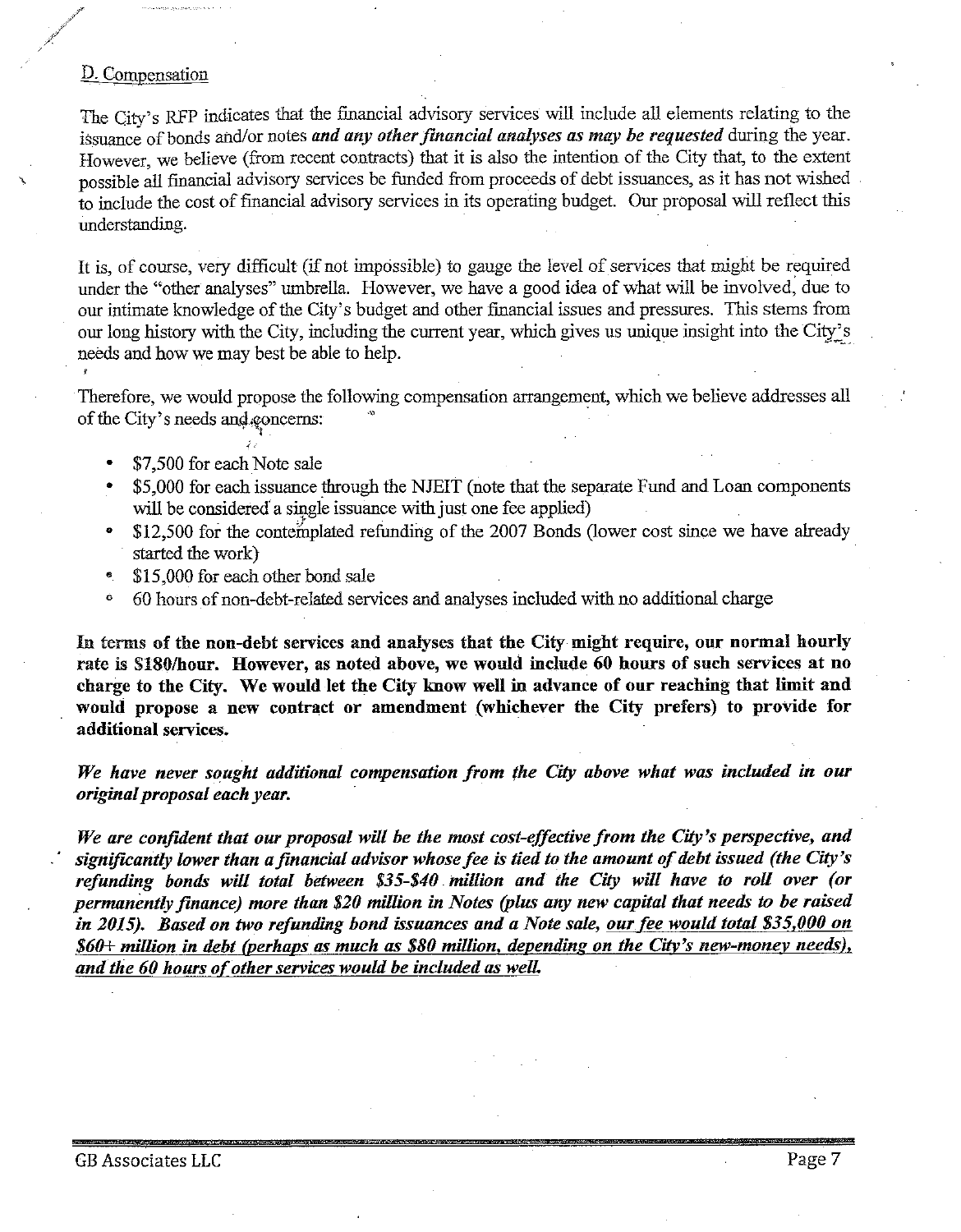#### THE CITY OF TRENTON

Ms. Whelan's strengths include new money project financings, refunding transactions, cash flow management and forecasting, alternative financings techniques, pooled financings, revenue-backed projects, and renewable energy initiatives. Ms. Whelan earned a Bachelor's degree in Economics with a concentration in Finance and Wealth Management from E. Craig Wall Sr. College of Business Administration at the University of Coastal Carolina.

#### **Compensation Proposal.**

Acacia Financial Group, Inc. proposes that the compensation for financial advisory services provided to the City be based on: (i) the par amount of the bonds or notes or (ii) on an hourly basis. Reasonable out-ofpocket expenses may be added to each compensation component. Acacia's proposed fee structures are described below:

<sup>1</sup> 1. Based on the Par Amount of the Issue:

#### **Bonds**

For financial advisolly services rendered to the City in connection with the sale of bonds, Acacia proposes to be compensated at a rate of \$0.90 per \$1,000 of par value issued, with a minimum fee of \$15,000 per issue.

#### **Notes**

For financial advisory services rendered to the City in connection with the sale of notes, Acacia proposes to be compensated at a rate of \$0.90 per \$1,000 of par value issued, with a minimum fee of \$9,500 per issue.

#### 2. Hourly Basis:

For general consulting services, Acacia proposes that compensation be based upon the hourly rate of \$225/hr.

#### 3. Other Financings/Transactions:

For financings that include unique and/or complex financing structures or require additional services beyond our general scope, Acacia proposes that the fee for such transactions be negotiated in advance.

#### 4. Expenses:

Acacia proposes to be reimbursed for the following reasonable expenses incurred in providing the services set forth herein at rates which are approved upon submission of appropriate invoices: graphics, postage, photocopies, telecopies, freight charges and telephone.